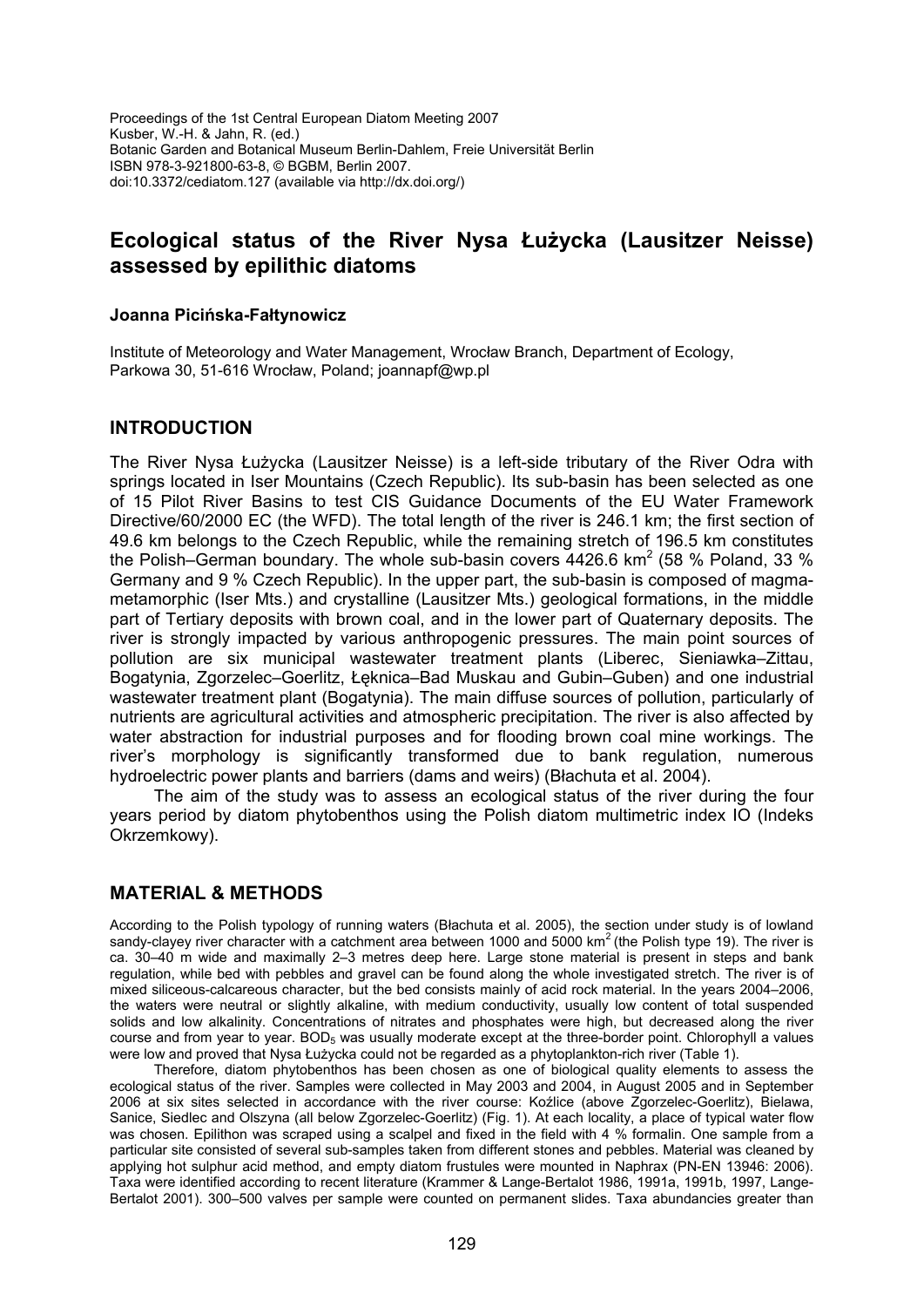10 % were considered dominants, those sharing 5–10 % as co-dominants and those with 1–5 % abundance as accompanying. Basing on relative abundance of indicator species, the Polish diatom multimetric index IO (Picińska-Fałtynowicz et al. 2006) was calculated. The index is an average of three modules: the Trophic Index TI (Rott et al. 1999), the Saprobic Index SI (Rott et al. 1997) and the Abundance of Reference Species GR, and was patterned after the German multimetric DI<sub>FG</sub> (Schaumburg et al. 2005). The TI and SI were transformed in order to equalise scales of all modules. In Poland, organic pollution of running waters is still considerable; therefore in the IO index the saprobic module is as important as the trophic one. The IO values vary from 1 (the best status) to 0 (the worst status). Preliminary class boundaries of ecological status for the Polish group of rivers including the above mentioned Type 19 have been proposed as follows: for ecological status high: IO > 0.65, good: 0.45, moderate: 0.25, poor: 0.10 and bad: < 0.10.

**Table 1.** Selected physical and chemical variables (annual mean values) of the River Nysa Łużycka waters (data according to the WIOŚ Wrocław and WIOŚ Zielona Góra, 2004-2006). Cond. – Conductivity, TSS – Total Suspended Solids,  $BOD_5$  – Biological Oxygen Demand, N-NO<sub>3</sub> – Nitrates, P-PO<sub>4</sub> – Orthophosphates, Alkal. – Alkalinity. Sites: Above Zgorzelec – near Koźlice, Sobolice – above Sanice, Żarki Wielkie – above Siedlec.

|                                               | Site | Three-border point |      |      | Above Zgorzelec |       |      | Sobolice |      |      | Above Zarki Wielkie. |      |      |
|-----------------------------------------------|------|--------------------|------|------|-----------------|-------|------|----------|------|------|----------------------|------|------|
| Variable<br>Year                              |      | 2004               | 2005 | 2006 | 2004            | 2005  | 2006 | 2004     | 2005 | 2006 | 2004                 | 2005 | 2006 |
| Cond. $[\mu$ Scm <sup>-1</sup> ]              |      | 391                | 325  | 360  | 427             | 347   | 448  | 422      | 402  | 378  | 384                  | 385  | 367  |
| $TSS$ [mgL <sup>-1</sup> ]                    |      | 22.2               | 24.1 | 14.6 | 36.7            | 157.0 | 20.8 | 20.6     | 6.4  | 10.4 | 14.8                 | 6.9  | 22.2 |
| рH                                            |      | 7.0                | 7.0  | 7.0  | 8.0             | 7.0   | 7.0  | 7.3      | 7.1  | 7.2  | 7.4                  | 6.9  | 7.2  |
| $BOD_5$ [mgO <sub>2</sub> L <sup>-1</sup> ]   |      | 5.6                | 6.5  | 6.8  | 4.1             | 3.7   | 7.0  | 4.3      | 3.3  | 4.5  | 3.7                  | 3.3  | 4.4  |
| $N-NO_3$ [mgL <sup>-1</sup> ]                 |      | 19.6               | 14.2 | 14.0 | 15.7            | 14.5  | 14.4 | 16.5     | 14.3 | 12.5 | 12.6                 | 11.3 | 10.3 |
| $P-PO4$ [mgL <sup>-1</sup> ]                  |      | 0.59               | 0.38 | 0.32 | 0.29            | 0.21  | 0.10 | 0.30     | 0.20 | 0.26 | 0.17                 | 0.13 | 0.13 |
| Alkal. [mgCaCO <sub>3</sub> L <sup>-1</sup> ] |      | 44                 | 44   | 46   | 62              | 54    | 62   | 85       | -    | 57   | 76                   |      | 53   |
| Chlorophyll a [µqL <sup>-1</sup> ]            |      | 3.8                | 5.0  | 1.7  | 7.2             | 4.1   | 2.1  | 18.4     | 15.3 | 8.2  | 23.5                 | 15.5 | 15.9 |



**Fig. 1.** Location of the sampling sites along the River Nysa Łużycka.

## **RESULTS**

Altogether 117 diatom species, mainly benthic forms were determined during the counting procedure. The most diverse community was found in Sanice in August 2005 (58 taxa), the poorest in Bielawa in May 2003 (11 taxa) (Table 2). The most frequent were 14 taxa occurring in at least 65 % of all communities investigated. Simultaneously, they were usually dominants or co-dominants, e.g. *Navicula gregaria* Donkin, *N. lanceolata* Ehrenb., *Melosira varians* C.Agardh, *Nitzschia fonticola* (Grunow) Grunow, *N. amphibia* Grunow,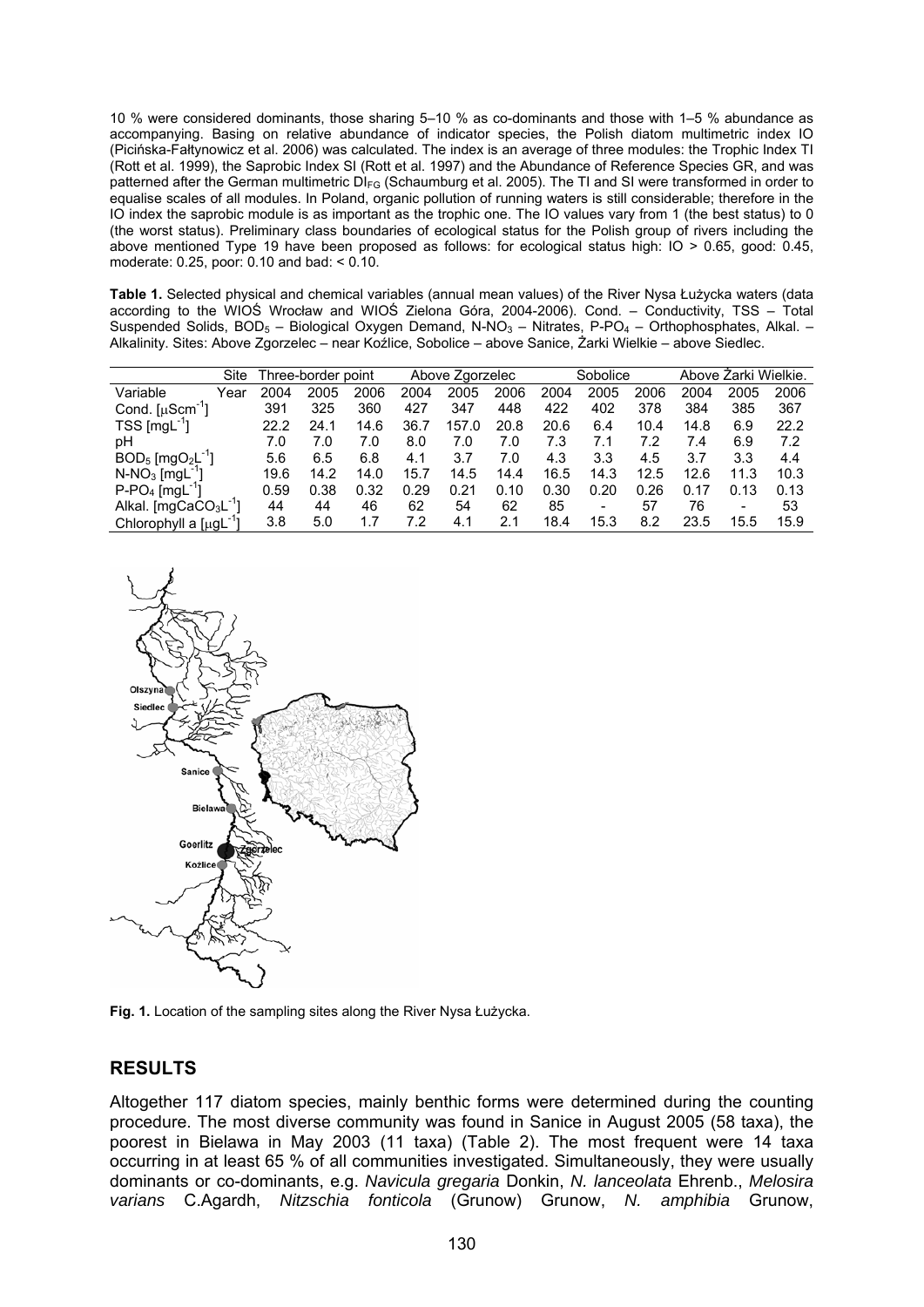*N. inconspicua* Grunow, *Eolimna subminuscula* (Manguin) Gerd Moser, Lange-Bert. & Metzeltin, *Achnanthidium minutissimum* (Kütz.) Czarn., *Encyonema minutum* (Hilse) D.G.Mann and *Diatoma vulgaris* Bory, except *Gomphonema pumilum* (Grunow) E.Reichardt & Lange-Bert. which was always an accompanying species only. The next 12 taxa were less frequent but reached at least the relative abundance of 5 % (Table 2). Additional 26 accompanying taxa, abundant in 1–5 % were found sporadically. The TI varied from 2.07 to 3.51 in the study period round. The lowest value corresponded to a medium trophic level (meso-eutrophy), while the remaining, usually greater than 3.00, with high or very high trophic levels, up to polytrophy. The SI values changed from 1.93 to 2.59. Those between 1.93 and 2.12 indicated β-mesosaprobic level, from 2.16 to 2.50 – β -meso –  $\alpha$ mesosaprobic state, while 2.59 corresponded to α-mesosaprobic. The module Abundance of Reference Species GR varied considerably from 0.02 to 0.84, but the majority of the results ranged from 0.11 to 0.30. The multimetric diatom index IO changed from 0.24 to 0.67 and indicated twice a poor ecological status (Bielawa and Sanice in 2003), once a high status (Olszyna 2004), twice a good status (Siedlec 2003 and Olszyna 2006) and in the remaining cases – a moderate ecological status (Table 2).

# **DISCUSSION**

In the studied communities, among 106 species with determined trophic preferences (Rott et al. 1999), diatoms indicating waters rich in nutrients (eu- to hypertrophic) prevailed considerably (72.6 %). In turn, among 97 taxa with determined organic pollution tolerance (Rott et al. 1997), the most numerous were diatoms moderately tolerant (30.9 %) indicating β-mesosaprobic level and resistant (to organic pollution: saprophiles and saprobionts) (36.0 %) indicating β-meso- α-mesosaprobic to α-meso -polysaprobic levels. Sensitive species shared 17.5 % and weakly tolerant 15.5 %. Majority of the dominants and codominants, e.g. *Navicula gregaria*, *N. lanceolata*, *Eolimna subminuscula*, *Melosira varians*, *Nitzschia amphibia*, *N. inconspicua* or *Surirella minuta* Bréb. ex Kütz. are polyhypertrophilous and saprophilous species. As a result, the IO values were low and the ecological status assessed moderate or even poor in the upper and middle section of the river (Koźlice, Bielawa and Sanice). Three times, in epilithon in Siedlec and Olszyna, the most abundant were species preferring oligo-mesotrophic waters and weakly or moderately tolerant to organic pollution: *Achnanthidium minutissimum*, *Encyonema minutum* and *Diatoma vulgaris*. As a result, the IO values were high and the ecological status assessed good or high. In general, the ecological status based on diatom phytobenthos improved along the river course and corresponded to nutrients' concentrations (compare Table 1 and 2). The obtained results have also shown, how important species structure of a community and abundance of reference species in particular is. Among 117 taxa identified, only 20 represented basic reference species for both siliceous and calcareous running waters, and just *Achnanthidium minutissimum* and *Encyonema minutum* were significantly abundant. The next 28 taxa were of type-specific reference character (Picińska-Fałtynowicz et al. 2006, after Schaumburg et al. 2005). Only *Nitzschia fonticola* was a stable dominant or co-dominant in the researched epilithon. The others, e.g. *Diatoma vulgaris*, *Reimeria sinuate* (W.Greg.) Kociolek & Stoermer, *Amphora pediculus* (Kütz.) Grunow or *Fragilaria rumpens* (Kütz.) G.W.F.Carlson were more abundant just in a few cases. When analysing the GR module values (compare Table 2), one could observe that the worst to poor communities comprised hardly any reference species and those of moderate status only small numbers (not greater than 30 %). In communities of good or high status, abundance of reference taxa exceeded 50 %. To conclude, in the period of 2003–2006, diatom phytobenthos of the River Nysa Łużycka indicated usually moderate ecological status along the upper and middle part of the section investigated (Koźlice, Bielawa and Sanice) and good or high status along the lower part (Siedlec and Olszyna). The assessment was compliant to some extent with nitrates' and orthophosphates' concentrations along that stretch of the river.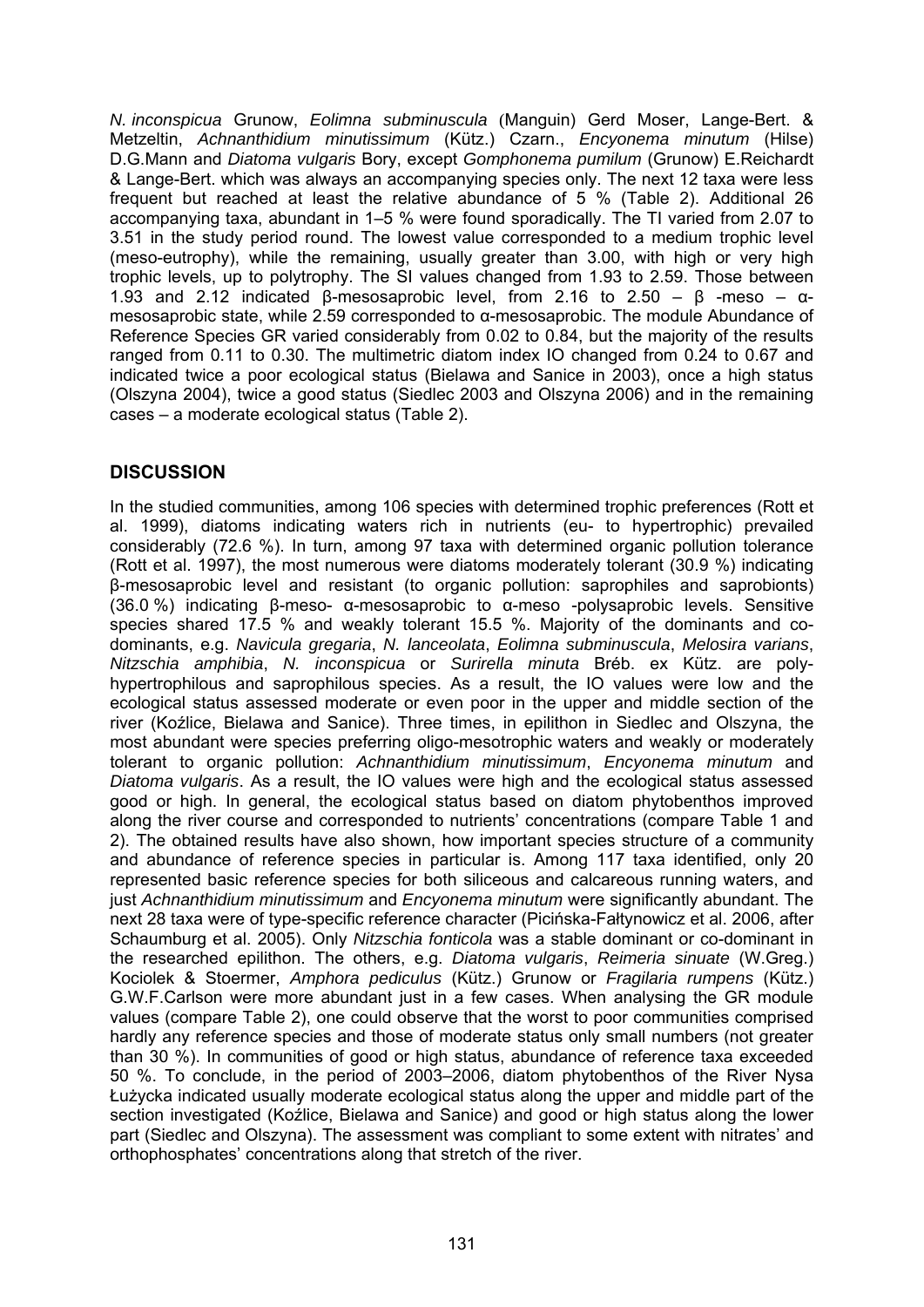**Table 2.** Ecological status of studied sites according to taxa and their abundances at specific dates (see text).

|                                                                |                              | KOŹLICE      | BIELAWA      | SANICE       | SIEDLEC      | <b>DLSZYNA</b> | KOŹLICE      | <b>BIELAWA</b> | SANICE       | <b>OLSZYNA</b> |
|----------------------------------------------------------------|------------------------------|--------------|--------------|--------------|--------------|----------------|--------------|----------------|--------------|----------------|
|                                                                | <b>SITE</b>                  |              |              |              |              |                |              |                |              |                |
| <b>TAXON</b>                                                   | <b>DATE</b>                  | May<br>2003  | May<br>2003  | May<br>2003  | May<br>2003  | May<br>2003    | May<br>2004  | May<br>2004    | May<br>2004  | May<br>2004    |
| Navicula gregaria Donkin<br>Navicula lanceolata Ehrenb.        |                              | 31.2<br>6.5  | 9.9<br>53.1  | 12.9<br>26.7 | 11.7<br>9.0  | 22.2<br>19.7   | 21.1<br>35.1 | 25.0<br>9.6    | 20.1<br>11.5 | 3.8<br>1.4     |
| Nitzschia fonticola (Grunow)                                   |                              |              |              |              |              |                |              |                |              |                |
| Grunow                                                         |                              | 9.8          | 0.4          | 1.0          | 13.8         | 10.1           | 3.9          | 6.3            | 6.2          | 5.5            |
| Fragilaria vaucheriae (Kütz.)<br>J.B.Petersen                  |                              | 2.1          | 3.2          | 0.4          | 7.7          |                | 2.5          | 0.5            | 0.5          |                |
| Surirella brebissonii var. kuetzingii<br>Krammer & Lange-Bert. |                              | 1.0          | 11.3         | 2.7          | 0.2          | 0.2            | 0.4          |                | 1.2          |                |
| Achnanthidium minutissimum<br>(Kütz.) Czarn.                   |                              | 1.0          |              | 0.8          | 8.6          | 4.2            | 2.1          | 3.8            | 1.4          | 62.4           |
| Encyonema minutum (Hilse)<br>D.G.Mann                          |                              | 5.0          | 1.8          | 0.6          | 25.9         | 5.5            | 1.8          | 0.5            | 1.0          | 1.4            |
| Reimeria sinuata (W.Greg.)<br>Kociolek & Stoermer              |                              | 0.3          |              | 2.5          | 4.0          | 1.7            | 3.0          | 1.4            | 1.7          | 7.8            |
| Gomphonema pumilum (Grunow)<br>E.Reichardt                     |                              | 0.2          |              | 0.4          | 0.7          | 1.7            | 0.4          | 0.5            |              | 1.7            |
| Melosira varians C.Agardh<br>Nitzschia amphibia Grunow         |                              |              |              |              | 0.9          | 0.2<br>0.4     | 5.3<br>1.6   | 1.0            | 12.4<br>3.3  | 0.3            |
| Nitzschia inconspiqua Grunow                                   |                              | 6.2          |              | 17.2         | 5.0          | 7.0            | 1.1          | 37.0           | 2.1          | 6.7            |
| Diatoma vulgaris Bory                                          |                              |              |              |              | 0.2          |                | 1.8          |                | 0.3          |                |
| Eolimna subminuscula (Manguin)<br>Gerd Moser, Lange-Bert. &    |                              |              |              |              |              |                |              |                |              |                |
| Metzeltin                                                      |                              | 31.2         |              | 26.7         | 1.8          | 16.9           |              |                | 0.7          |                |
| Gomphonema parvulum (Kütz.)                                    |                              |              |              |              |              |                |              |                |              |                |
| Van Heurck<br>Navicula cryptotenella Lange-Bert.               |                              |              |              |              |              |                |              |                | 1.0          |                |
| Rhoicosphenia abbreviata                                       |                              |              |              |              |              |                |              |                |              |                |
| (C.Agardh) Lange-Bert.                                         |                              |              |              | 0.8          |              |                | 1.1          |                | 1.7          | 0.3            |
| Navicula rostellata Kütz.<br>Nitzschia frustulum (Kütz.)       |                              |              |              |              |              |                |              |                | 0.3          |                |
| Grunow                                                         |                              |              |              |              |              |                | 0.4          |                |              | 3.4            |
| Nitzschia tubicola Grunow                                      |                              | 0.3          | 10.3         | 2.3          | 0.7          | 0.4            | 1.8          |                | 3.8          |                |
| (Lange-Bert.) Lange-Bert.                                      | Planothidium frequentissimum |              |              |              |              |                |              |                |              |                |
| Planothidium delicatulum (Kütz.)                               |                              |              |              |              |              |                |              |                |              |                |
| Round & Bukht.                                                 |                              |              |              |              |              | 0.2            |              |                | 6.0          |                |
| Amphora pediculus (Kütz.)<br>Grunow                            |                              |              |              |              | 0.4          |                |              |                | 5.5          |                |
| Eolimna minima (Grunow) Lange-<br>Bert.                        |                              |              |              |              |              |                |              |                |              |                |
| Fragilaria rumpens (Kütz.)<br>G.W.F.Carlson                    |                              |              |              |              |              |                | 6.3          |                | 3.8          | 1.7            |
| Luticola goeppertiana (Bleisch)<br>D.G.Mann                    |                              |              |              |              |              | 0.4            |              |                |              |                |
| Mayamaea atomus var. permitis                                  |                              |              |              |              |              |                |              |                |              |                |
| (Hust.) Lange-Bert.<br>Nitzschia sociabilis Hust.              |                              |              | 0.4          |              |              |                |              | 12.5           |              |                |
| Surirella minuta Bréb.                                         |                              |              | 9.2          | 2.7          |              |                | 0.4          |                |              |                |
| <b>NUMBER OF TAXA</b>                                          |                              | 16           | 11           | 19           | 26           | 31             | 31           | 14             | 40           | 16             |
|                                                                | TI                           | 3.42         | 3.51         | 3.45         | 2.84         | 3.35           | 3.21         | 3.29           | 3.15         | 2.07           |
|                                                                | SI<br><b>GR</b>              | 2.59<br>0.16 | 2.30<br>0.02 | 2.50<br>0.07 | 2.05<br>0.58 | 2.38<br>0.25   | 2.20<br>0.29 | 2.35<br>0.13   | 2.19<br>0.30 | 1.93<br>0.84   |
|                                                                | IO                           | 0.26         | 0.24         | 0.24         | 0.51         | 0.32           | 0.36         | 0.29           | 0.37         | 0.67           |
| <b>ECOLOGICAL STATUS</b>                                       |                              | M            | P            | P            | G            | Μ              | M            | M              | M            | н              |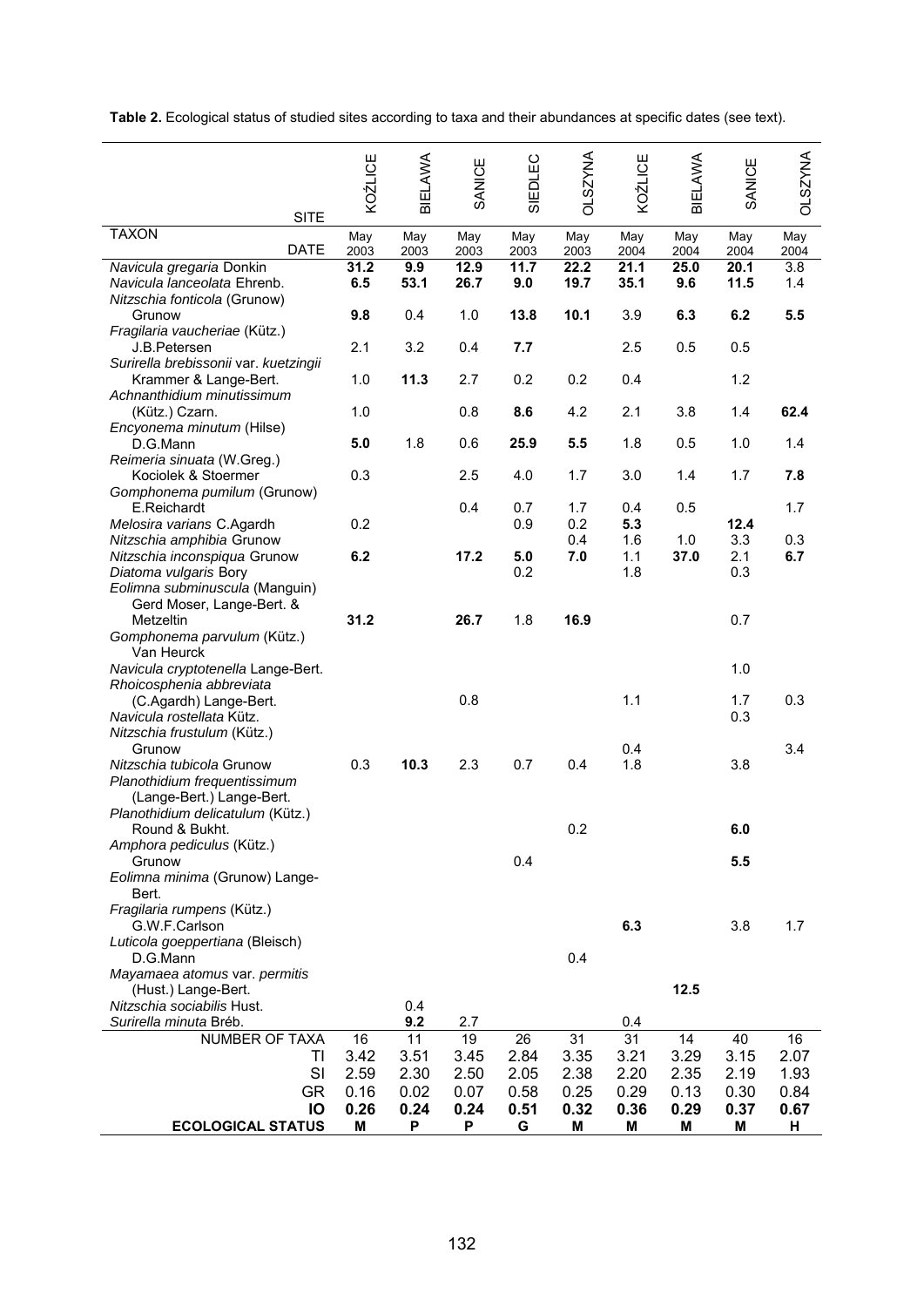#### **Table 2.** (continued).

| <b>SITE</b>                                            | KOŹLICE      | BIELAWA      | SANICE       | KOŹLICE       | BIELAWA       | SANICE        | EDLEC<br>ळ    | <b>OLSZYNA</b> |
|--------------------------------------------------------|--------------|--------------|--------------|---------------|---------------|---------------|---------------|----------------|
| <b>TAXON</b><br><b>DATE</b>                            | Aug.<br>2005 | Aug.<br>2005 | Aug.<br>2005 | Sept.<br>2006 | Sept.<br>2006 | Sept.<br>2006 | Sept.<br>2006 | Sept.<br>2006  |
| Navicula gregaria Donkin                               | 7.3          | 0.9          | 9.4          | 11.5          | 7.2           | 2.1           | 7.4           | 1.1            |
| Navicula lanceolata Ehrenb.                            | 27.4         | 22.4         | 3.4          | 46.3          | 4.8           | 5.2           | 5.9           | 5.9            |
| Nitzschia fonticola (Grunow)<br>Grunow                 |              | 0.5          | 0.2          | 0.6           | 5.2           | 7.9           | 5.9           | 20.5           |
| Fragilaria vaucheriae (Kütz.)                          |              |              |              |               |               |               |               |                |
| J.B.Petersen                                           | 1.9          | 9.8          | 2.9          | 2.0           | 2.2           | 1.3           | 31.5          | 1.4            |
| Surirella brebissonii var. kuetzingii                  |              |              |              |               |               |               |               |                |
| Krammer & Lange-Bert.                                  | 0.9          | 1.4          | 1.3          | 1.7           | 0.4           |               | 0.4           | 0.3            |
| Achnanthidium minutissimum                             |              |              |              |               |               |               |               |                |
| (Kütz.) Czarn.<br>Encyonema minutum (Hilse)            | 0.3          |              | 2.1          |               | 0.8           |               | 4.3           | 2.7            |
| D.G.Mann                                               | 0.3          | 0.3          | 0.4          |               |               |               |               | 4.3            |
| Reimeria sinuata (W.Greg.)                             |              |              |              |               |               |               |               |                |
| Kociolek & Stoermer                                    | 0.3          |              | 1.9          |               | 2.8           | 7.3           | 1.2           |                |
| Gomphonema pumilum (Grunow)                            |              |              |              |               |               |               |               |                |
| E.Reichardt                                            | 1.4          | 0.2          | 0.4          | 1.4           | 2.2           | 0.6           | 1.2           |                |
| Melosira varians C.Agardh<br>Nitzschia amphibia Grunow | 7.5<br>7.5   | 26.9<br>0.9  | 2.5<br>1.9   | 10.3<br>0.6   | 12.0<br>11.4  | 16.7<br>19.6  | 11.4<br>4.7   | 20.3<br>4.3    |
| Nitzschia inconspiqua Grunow                           | 4.5          |              | 1.1          |               | 2.2           | 2.7           | 0.2           |                |
| Diatoma vulgaris Bory                                  | 0.2          | 3.0          | 0.2          | 3.7           | 0.4           | 0.4           | 5.5           | 28.9           |
| Eolimna subminuscula (Manguin)                         |              |              |              |               |               |               |               |                |
| Gerd Moser, Lange-Bert. &                              |              |              |              |               |               |               |               |                |
| Metzeltin                                              | 1.4          |              | 0.4          | 0.6           | 2.6           | 0.2           | 0.2           |                |
| Gomphonema parvulum (Kütz.)<br>Van Heurck              | 5.2          | 0.5          | 0.6          | 10.3          | 5.0           | 3.5           | 4.1           | 1.1            |
| Navicula cryptotenella Lange-Bert.                     | 1.2          | 0.3          | 1.7          |               | 0.4           | 0.6           | 1.4           | 0.5            |
| Rhoicosphenia abbreviata                               |              |              |              |               |               |               |               |                |
| (C.Agardh) Lange-Bert.                                 | 0.9          |              | 0.2          |               | 0.2           |               | 0.4           |                |
| Navicula rostellata Kütz.                              |              | 1.1          | 1.3          | 0.3           | 1.8           | 1.5           | 1.0           | 0.3            |
| Nitzschia frustulum (Kütz.)<br>Grunow                  | 12.1         | 2.0          | 1.1          | 0.9           |               |               |               | 0.5            |
| Nitzschia tubicola Grunow                              |              |              |              |               |               |               |               |                |
| Planothidium frequentissimum                           |              |              |              |               |               |               |               |                |
| (Lange-Bert.) Lange-Bert.                              | 1.7          | 0.3          | 9.0          |               | 16.4          | 16.5          | 2.3           |                |
| Planothidium delicatulum (Kütz.)                       |              |              |              |               |               |               |               |                |
| Round & Bukht.                                         | 0.2          |              | 0.8          |               | 3.6           | 1.0           | 0.2           |                |
| Amphora pediculus (Kütz.)<br>Grunow                    | 0.3          |              |              | 0.6           | 0.8           |               |               |                |
| Eolimna minima (Grunow) Lange-                         |              |              |              |               |               |               |               |                |
| Bert.                                                  | 2.6          | 0.6          | 1.5          |               | 8.8           | 1.3           |               |                |
| Fragilaria rumpens (Kütz.)                             |              |              |              |               |               |               |               |                |
| G.W.F.Carlson                                          | 1.7          | 3.1          | 1.1          |               |               |               |               |                |
| Luticola goeppertiana (Bleisch)<br>D.G.Mann            |              | 15.0         |              |               |               |               | 0.2           |                |
| Mayamaea atomus var. permitis                          |              |              |              |               |               |               |               | 3.5            |
| (Hust.) Lange-Bert.                                    |              |              |              | 0.3           | 1.4           |               |               |                |
| Nitzschia sociabilis Hust.                             |              |              | 31.5         |               | 0.4           |               |               | 1.4            |
| Surirella minuta Bréb.                                 | 0.2          | 0.2          |              |               |               |               |               |                |
| NUMBER OF TAXA                                         | 44           | 43           | 58           | 23            | 35            | 30            | 38            | 22             |
| ΤI<br>SI                                               | 3.29         | 3.19         | 3.01         | 3.36          | 3.18          | 3.24          | 2.97          | 3.15           |
| <b>GR</b>                                              | 2.24<br>0.16 | 2.38<br>0.12 | 2.12<br>0.20 | 2.33<br>0.11  | 2.34<br>0.15  | 2.31<br>0.20  | 2.25<br>0.24  | 2.16<br>0.58   |
| IO                                                     | 0.31         | 0.29         | 0.36         | 0.28          | 0.30          | 0.32          | 0.36          | 0.47           |
| <b>ECOLOGICAL STATUS</b>                               | M            | M            | M            | M             | M             | M             | M             | G              |